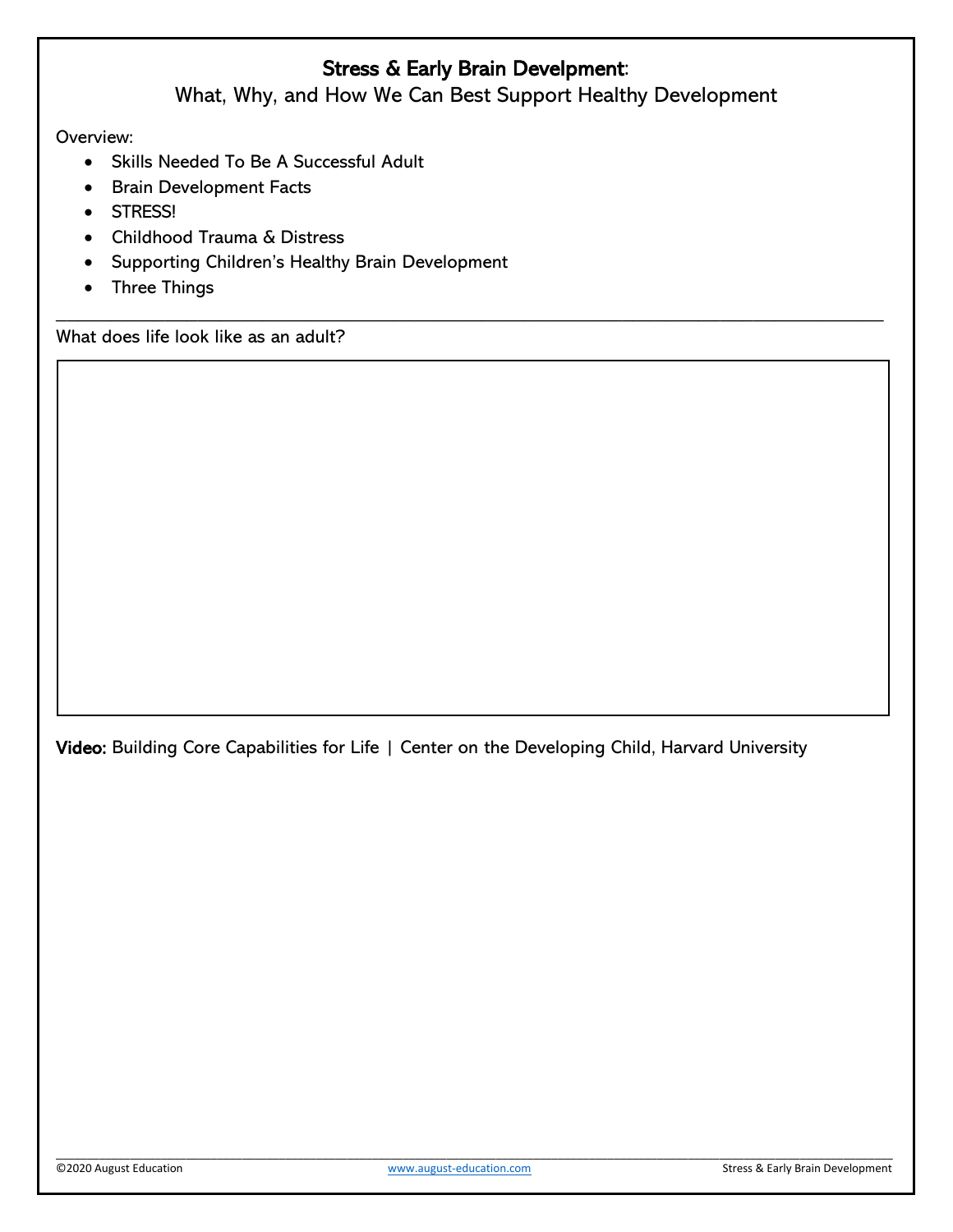# Brain Development Facts

Recent research shows that the earliest years are most critical for brain development and future learning. Some of the most important findings are that the infant brain:

- Develops through a combination of nature and nurture.
- Begins development in the prenatal stage.
- Contains about 86 billion brain cells (neurons) at birth.
- Grows to fit its' environment by connections (or synapses) made between neurons.
- Uses synapses to send brain impulses, controlling the body, mind, feelings, memory and language.
- Is wired on a "use it or lose it" system. Synapses are created and strengthened with use, and wither away if unused.
- Is dependent on the quality of the relationship between the infant and primary caregiver. (National Scientific Council on the Developing Child, 2010b)



Neurons connecting with each other

Research has found that the architecture and functioning of the infant brain is determined by the *quality* of the first relationships – the attachment between a baby and his/her primary caregiver. This relationship "sculpts" the brain for future learning, behavior, relationships, feelings and health. Studies show that for optimal development, the infant brain needs a secure attachment with at least one primary caregiver who provides responsive, reliable and affectionate care.

The main ingredient needed is the "serve and return" relationship between children and primary caregivers. This reciprocal back-and-forth interaction happens when children reach out to adults, and adults respond in kind.

Research has found that a close relationship with an adult who provides consistent, responsive care can strengthen attachment. Babies learn trust when cared for by adults who know them and respond to their cues. Like dance partners, babies and caregivers learn each other's moves and signals. Infants can become frustrated or even stop trying to connect with adults in a setting in which caregivers change constantly. This is why the high rate of turnover in infant and toddler childcare is especially concerning.

YOU CANNOT SPOIL A BABY! Responding to infants' cues quickly and reliably not only promotes security and enhances brain development, but research has shown it also makes babies cry less.

#### Executive functions

One part of brain development has received special attention. The prefrontal cortex part of the brain (behind your forehead) houses executive functions. Executive functioning:

- Is the brain's "Air Traffic Control System", enabling the brain and body to deal with multiple information and distractions at one time.
- Can be broken down into three skill area: Working Memory, Inhibitory Control and Mental Flexibility. Is associated with good child outcomes, success in school, and life-long benefits

\_\_\_\_\_\_\_\_\_\_\_\_\_\_\_\_\_\_\_\_\_\_\_\_\_\_\_\_\_\_\_\_\_\_\_\_\_\_\_\_\_\_\_\_\_\_\_\_\_\_\_\_\_\_\_\_\_\_\_\_\_\_\_\_\_\_\_\_\_\_\_\_\_\_\_\_\_\_\_

In your opinion… What factors can negatively impact healthy brain development?



\_\_\_\_\_\_\_\_\_\_\_\_\_\_\_\_\_\_\_\_\_\_\_\_\_\_\_\_\_\_\_\_\_\_\_\_\_\_\_\_\_\_\_\_\_\_\_\_\_\_\_\_\_\_\_\_\_\_\_\_\_\_\_\_\_\_\_\_\_\_\_\_\_\_\_\_\_\_\_\_\_\_\_\_\_\_\_\_\_\_\_\_\_\_\_\_\_\_\_\_\_\_\_\_\_\_\_\_\_\_\_\_\_\_\_\_\_\_\_\_\_\_\_\_\_\_\_\_\_\_\_\_\_\_\_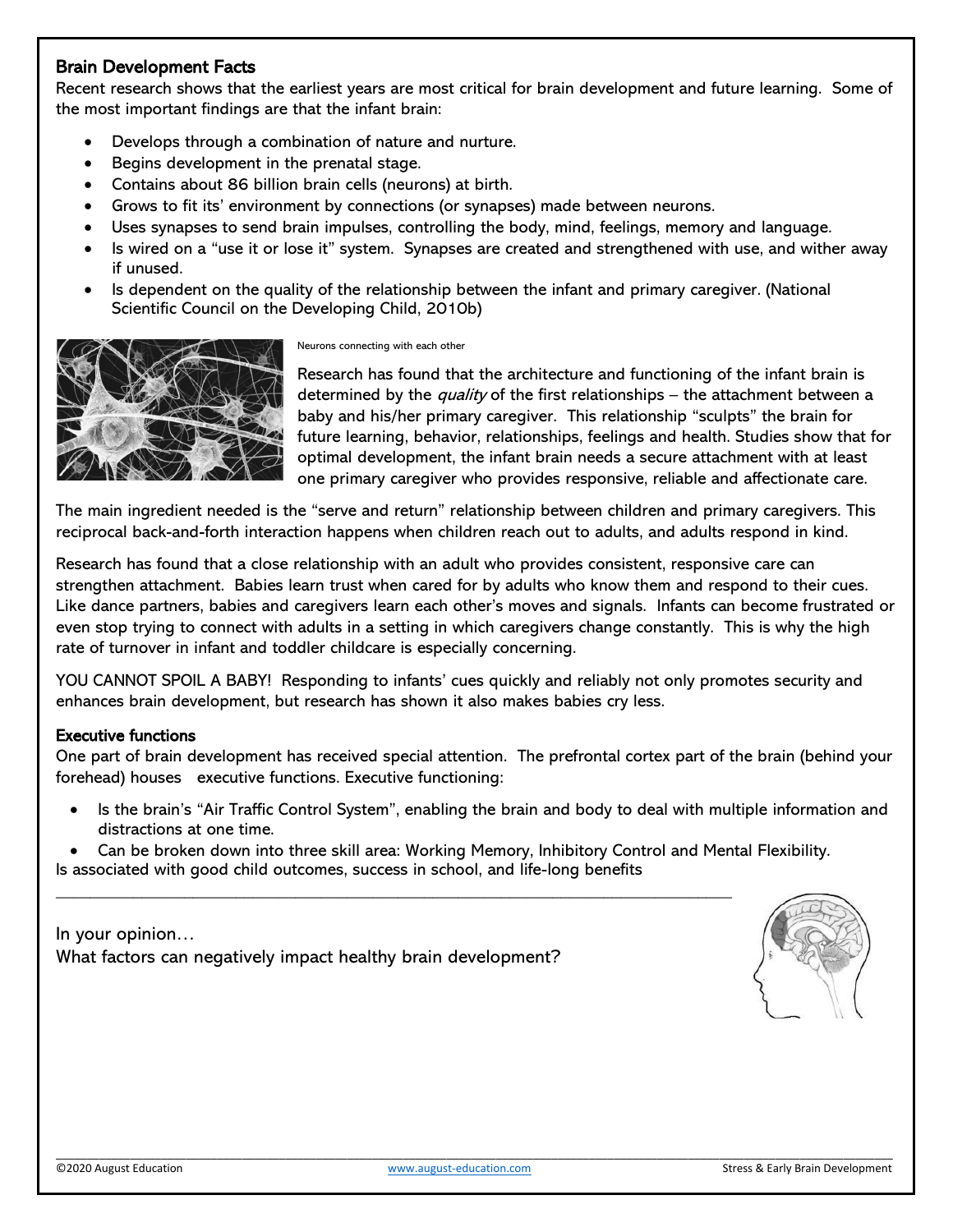## **STRESS!**





©2020 August Education [www.august-education.com](http://www.august-education.com/) Stress & Early Brain Development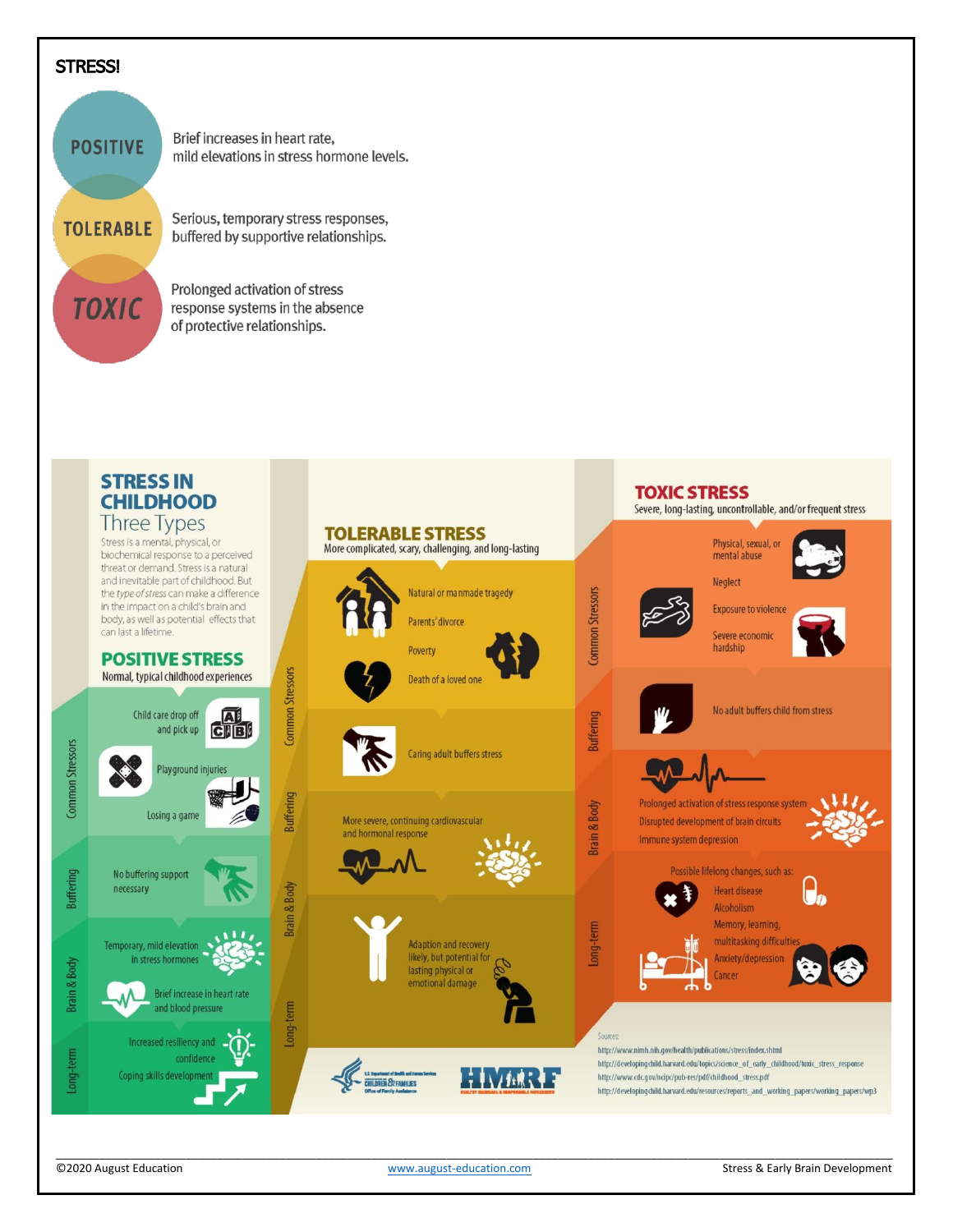### ACEs – Adverse Childhood Experiences

<https://www.cdc.gov/violenceprevention/childabuseandneglect/aces/fastfact.html>

# ACEs are common.

Preventing ACEs could potentially reduce a large number of health conditions

Some children are at greater risk than others

# ACEs are costly.

ACEs and associated conditions, such as living in under-resourced or racially segregated neighborhoods, frequently moving, and experiencing food insecurity, can cause toxic stress (extended or prolonged stress). Toxic stress from ACEs can change brain development and affect such things as attention, decision-making, learning, and response to stress.

 $\_$  , and the set of the set of the set of the set of the set of the set of the set of the set of the set of the set of the set of the set of the set of the set of the set of the set of the set of the set of the set of th

### Causes of Trauma & Distress in Children

Early Childhood trauma is described as those experiences that affect a child between the ages of  $0 - 6$  years old. Children are at a very vulnerable stage in their development, and as such, create a skewed picture of the world and the people in it when they experience trauma and major life changes at this early age. While children may not fully understand what is happening to and around them, they are clearly affected by it in ways that show themselves, socially, emotionally, physically, and cognitively. Severe (and even less severe) trauma and distress will have consequences throughout the child's life into adulthood; because how we view the world is

Causes of Trauma and Distress:

• Moving

formed in childhood.

- Divorce/ Separation
- Illness and disease of self or close other
- Hospitalization and surgery of self or close other
- Death of a family member, care giver, or close friend
- Domestic abuse of self or close other

• Neglect • Abandonment

• Physical, emotional, or sexual abuse

- 
- Adoption
- Fostering
- Natural Disasters
- War



 $\bullet$   $\hspace{0.2cm}$   $\hspace{0.2cm}$   $\hspace{0.2cm}$   $\hspace{0.2cm}$   $\hspace{0.2cm}$   $\hspace{0.2cm}$   $\hspace{0.2cm}$   $\hspace{0.2cm}$   $\hspace{0.2cm}$   $\hspace{0.2cm}$   $\hspace{0.2cm}$   $\hspace{0.2cm}$   $\hspace{0.2cm}$   $\hspace{0.2cm}$   $\hspace{0.2cm}$   $\hspace{0.2cm}$   $\hspace{0.2cm}$   $\hspace{0.2cm}$   $\bullet$   $\hspace{0.2cm}$   $\hspace{0.2cm}$   $\hspace{0.2cm}$   $\hspace{0.2cm}$   $\hspace{0.2cm}$   $\hspace{0.2cm}$   $\hspace{0.2cm}$   $\hspace{0.2cm}$   $\hspace{0.2cm}$   $\hspace{0.2cm}$   $\hspace{0.2cm}$   $\hspace{0.2cm}$   $\hspace{0.2cm}$   $\hspace{0.2cm}$   $\hspace{0.2cm}$   $\hspace{0.2cm}$   $\hspace{0.2cm}$   $\hspace{0.2cm}$ 

# Consequences of Childhood Trauma & Distress

Young children experience and process trauma and distress very differently from older children and adults, primarily because their brains are still developing and shaping their understanding of their world. Their understanding of events is often inaccurate because they have limited understanding of the cause and effect relationship, and will fully internalize the events. Children have a sensory experience of events (loud noises, scary images, pain, sudden movements) which results in them feeling out of control and unsafe in the world. Consequently children will develop 'coping skills' to manage their fears, insecurities, need for control, and distrust

•  $\hspace{0.5cm}$   $\hspace{0.5cm}$   $\hspace{0.5cm}$   $\hspace{0.5cm}$   $\hspace{0.5cm}$   $\hspace{0.5cm}$   $\hspace{0.5cm}$   $\hspace{0.5cm}$   $\hspace{0.5cm}$   $\hspace{0.5cm}$   $\hspace{0.5cm}$   $\hspace{0.5cm}$   $\hspace{0.5cm}$   $\hspace{0.5cm}$   $\hspace{0.5cm}$   $\hspace{0.5cm}$   $\hspace{0.5cm}$   $\hspace{0.5cm}$   $\hs$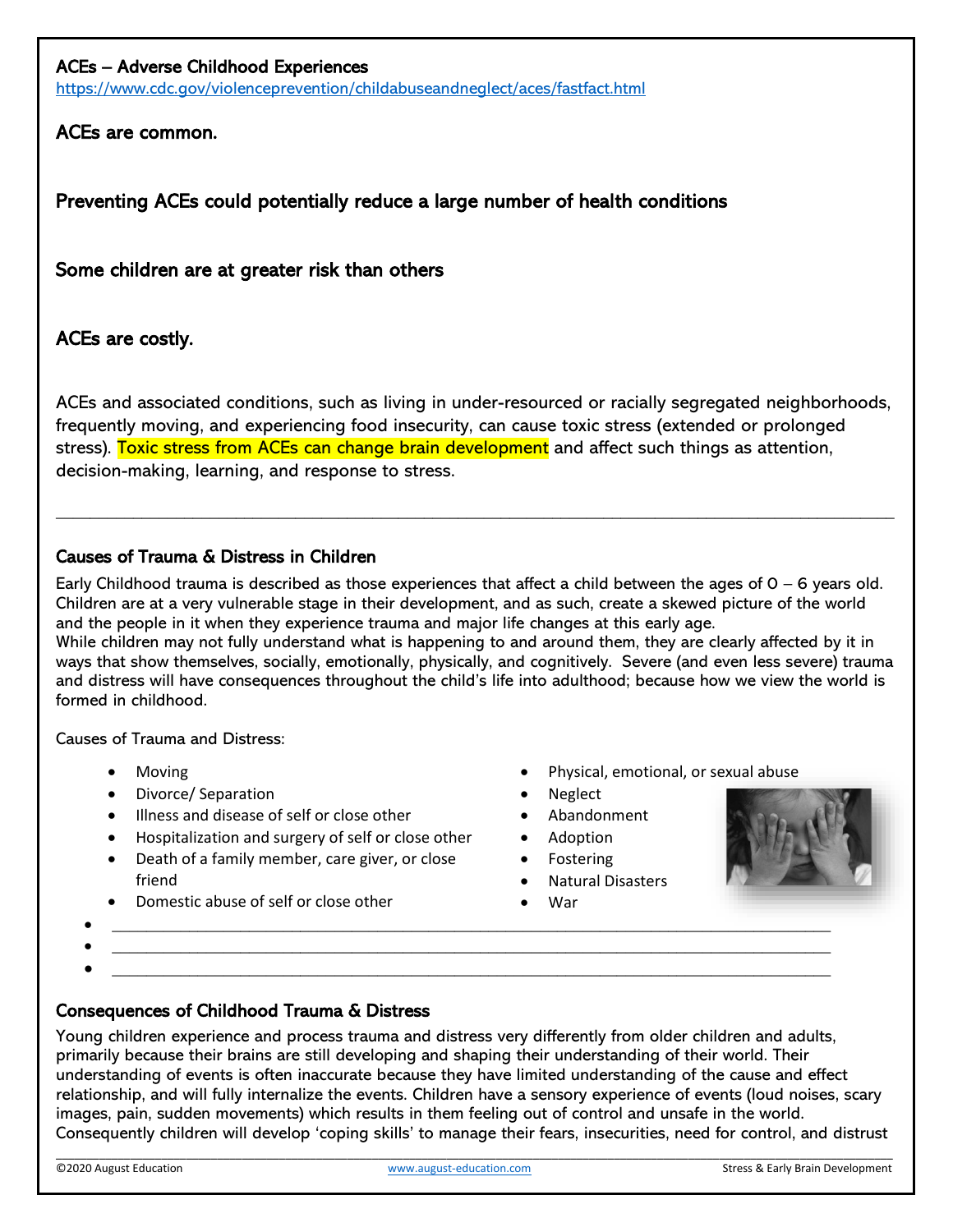of the people in the world. These coping skills present as behaviors in children, some of which are difficult to understand, manage, or even connect to the original trauma.

#### So what do the consequences look like?

• Associated with reduced size of the brain cortex (responsible for memory, attention, perceptual awareness, thinking, language, and consciousness)

 $\_$  , and the set of the set of the set of the set of the set of the set of the set of the set of the set of the set of the set of the set of the set of the set of the set of the set of the set of the set of the set of th

- Associated with lower IQ
- Attachment difficulties/ disorders
- Difficulty in regulating emotions, feeling fearful and unsafe, on high alert
- Poor/ slow developmental/ academic progress
- Aggression
- Anger
- Opposition
- Loss of control/ temper tantrums
- Difficulty following routines and rules
- Bedwetting/ other regressive behaviors
- Eating difficulties/ disorders
- Hoarding
- Depression
- Cutting/ hurting oneself
- Poor social skills
- Poor emotional development (self-confidence, positive body image, self-love)
- Headaches, stomach aches
- Sleep disruptions, including insomnia, nightmares
- Post-Traumatic Stress Disorder

#### Supporting Children's Healthy (Brain) Development

- 1. Understand the Developmental Ages & Stages of Young Children
- 2. Work Cooperatively with the Family
- 3. Become Informed and Educated
- 4. Take care of Yourself

\_\_\_\_\_\_\_\_\_\_\_\_\_\_\_\_\_\_\_\_\_\_\_\_\_\_\_\_\_\_\_\_\_\_\_\_\_\_\_\_\_\_\_\_\_\_\_\_\_\_\_\_\_\_\_\_\_\_\_\_\_\_\_\_\_\_\_\_\_\_\_\_\_\_\_\_\_\_\_\_\_\_\_\_\_\_\_\_\_\_\_\_\_\_\_\_\_\_\_\_\_\_\_\_\_\_\_\_\_\_\_\_\_\_\_\_\_\_\_\_\_\_\_\_\_\_\_\_\_\_\_\_\_\_\_